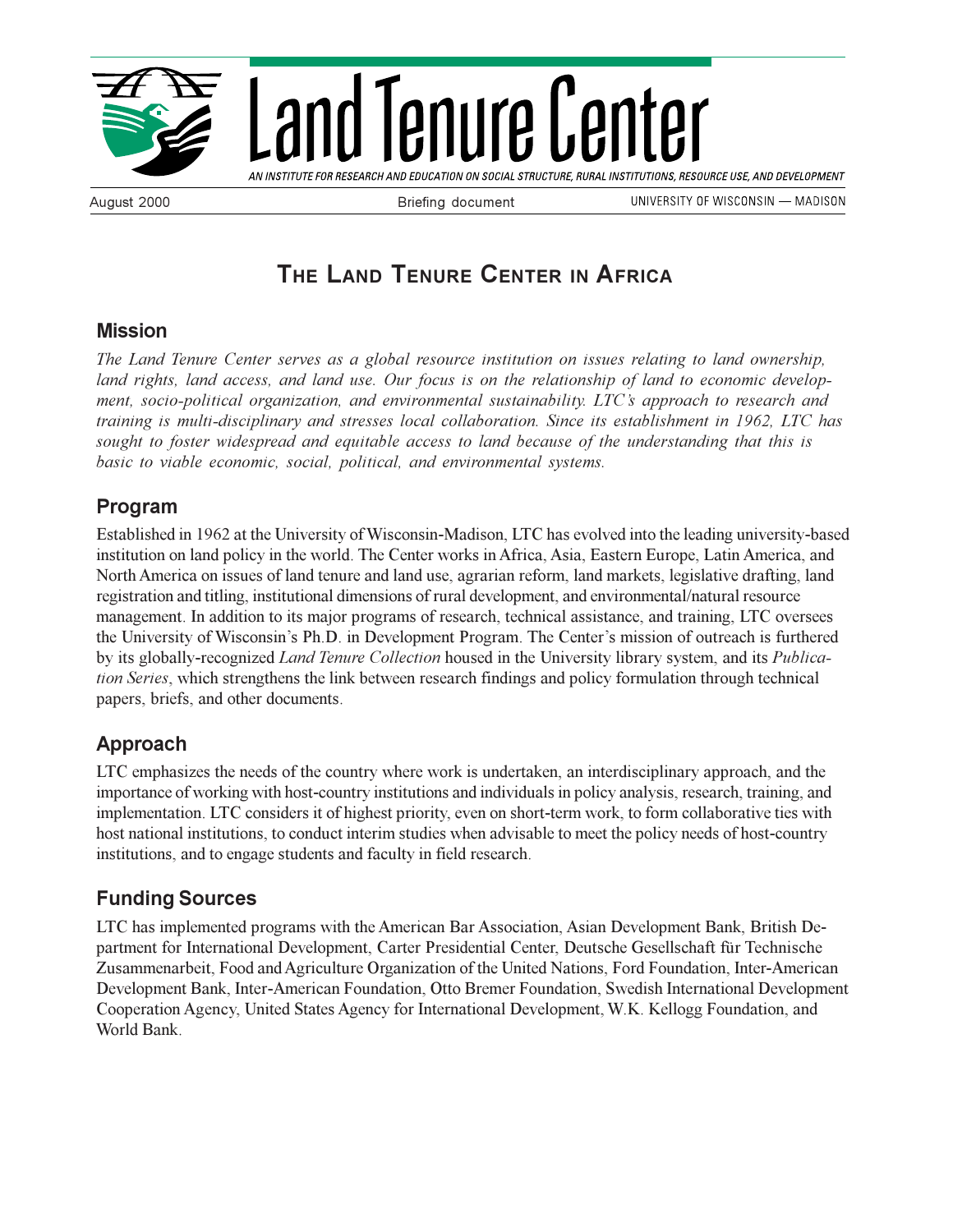# **LTC IN AFRICA**

LTC staff have conducted research, training, education, and advisory programs in more than 75 countries—*nearly half of the countries in which LTC has worked are in Africa*.

| <b>Botswana</b> | Ghana         | Nigeria      |
|-----------------|---------------|--------------|
| Burkina Faso    | Guinea        | Rwanda       |
| <b>Burundi</b>  | Guinea-Bissau | Senegal      |
| Cameroon        | Kenya         | Somalia      |
| Cape Verde      | Lesotho       | South Africa |
| Chad            | Liberia       | Swaziland    |
| Congo           | Madagascar    | Tanzania     |
| Cote D'Ivore    | Malawi        | Togo         |
| Djibouti        | Mali          | Tunisia      |
| Egypt           | Mauritania    | Uganda       |
| Eritrea         | Mozambique    | Zambia       |
| Ethiopia        | Namibia       | Zimbabwe     |
| Gambia          | Niger         |              |

# **KEY EMERGING LAND ISSUES IN AFRICA**

- ✔ enhancing *food security* and *living standards* through appropriately designed tenure and land management systems
- ✔ promoting market economies and land privatization can threaten *natural resource sustainability*
- ✔ rights and economic security of *women and children* are impacted by tenure reforms
- $\triangleright$  incompatibility of customary tenure systems with formal legal structures can result in uncertainties for *trade, investment,* and *market development*
- ✔ developing *conflict resolution mechanisms* to accompany new tenure and market institutions
- ✔ investing in *human capital development* and *public education* programs to accompany tenure and market institution reform
- ✔ providing the local *public finance*, *infrastructure*, and *social services* demanded as a result of rural to urban migration and urban sprawl, especially in illegal developments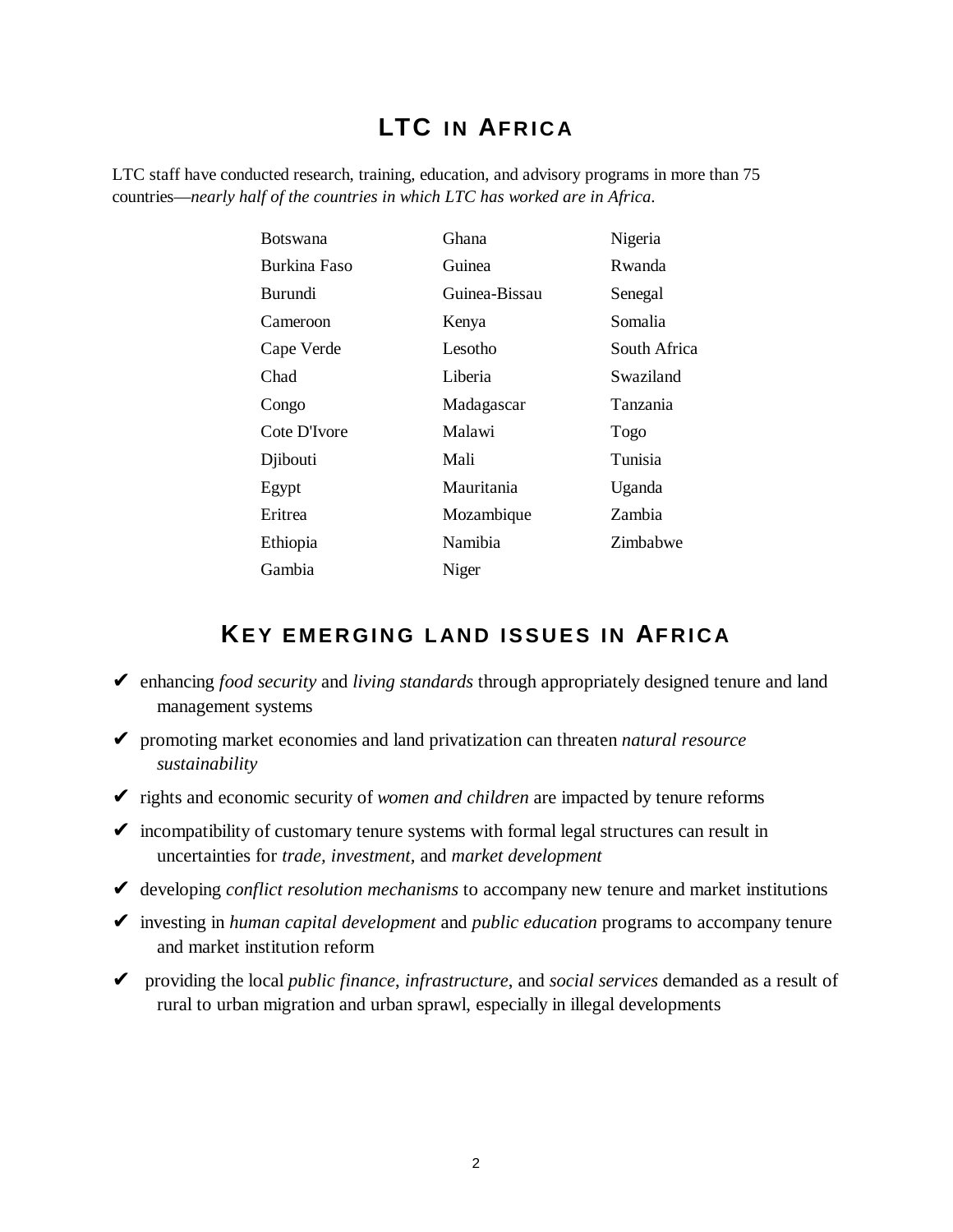# **LTC CURRENT ACTIVITIES IN AFRICA**

### **RESEARCH AND TECHNICAL ASSISTANCE**

#### **Zimbabwe: Cooperative Agreement on Land Reform and Resettlement**

| Term:                                                                                                       | October 1999 to September 2002                                  |
|-------------------------------------------------------------------------------------------------------------|-----------------------------------------------------------------|
| <b>Funding:</b>                                                                                             | US Agency for International Development                         |
| Amount:                                                                                                     | estimated \$1.5 million                                         |
| <b>Project contacts:</b>                                                                                    | Michael Roth, Principal Investigator (mjroth@facstaff.wisc.edu) |
| <b>Participating institutions:</b> Center for Applied Social Sciences of the University of Zimbabwe (CASS)  |                                                                 |
| <b>Summary:</b> Provides technical assistance, training, capacity building and research in support of       |                                                                 |
| Zimbabwe's Land Reform and Resettlement Programme II (LRRP II). Approximately \$1,200,000 is                |                                                                 |
| programmed to support focused policy studies, travel study, workshops, and training defined as technical    |                                                                 |
| assistance, and \$300,000 is programmed for the LTC-managed BASIS CRSP to support collaborative             |                                                                 |
| research and capacity building. The goal is to test alternative models of land acquisition and resettlement |                                                                 |
| and monitor and evaluate their results for timeliness, cost-effectiveness, and performance.                 |                                                                 |
|                                                                                                             |                                                                 |

#### **The Sahel: Development of Land Tenure Observatories**

| Term:                    | January 1999-present                    |
|--------------------------|-----------------------------------------|
| <b>Funding:</b>          | US Agency for International Development |
| <b>Amount:</b>           | $$200,000$ for first 18 months          |
| <b>Project contacts:</b> | Peter Bloch (pcbloch@facstaff.wisc.edu) |

**Participating institutions:** Permanent Inter-state Committee for Drought Control in the Sahel (CILSS); National Institute of Human Sciences, University of N'djamena, Chad; Ministry of Agriculture, Mali; Ministry of Regional Planning, University Cheikh Anta Diop of Dakar, Senegal; University Gaston Berger of Saint-Louis, Senegal.

**Summary:** LTC has assisted CILSS in its services to member states dealing with land tenure, decentralization, and natural resource management since 1990. The principal focus of the current project is the design and implementation of land tenure observatories, which are defined as national focal points for the gathering, analysis and dissemination of land tenure-related information and for the provision of policy advice to governments, donors and NGOs. In the past eighteen months, LTC has participated in the design of two such observatories, in Chad and Senegal, and also participated in a study of land tenure issues in irrigated agriculture in Mali. Financial support comes from USAID/Washington, under a subcontract to Development Alternatives, Inc. under the BASIS Indefinite Quantity Contract.

#### **Broadening Access and Strengthening Input Market Systems Project (BASIS)**

| Term:                    | October 1996 to September 2001                               |
|--------------------------|--------------------------------------------------------------|
| <b>Funding:</b>          | US Agency for International Development                      |
| <b>Amount:</b>           | estimated \$1 million per year                               |
| <b>Project contacts:</b> | Michael Roth, BASIS CRSP Director (miroth@facstaff.wisc.edu) |

**Participating institutions:** *Greater Horn of Africa—*African Centre for Technology Studies, Economic and Social Research Foundation, Tanzania, Institute of Development Research, Addis Ababa University, Organization for Social Science Research in Eastern and Southern Africa, Tegemeo Institute of Agricultural Policy and Development of Egerton University. *Southern Africa—*Centre for Applied Social Science, University of Zimbabwe, Centre for Social Research, University of Malawi, Economic and Social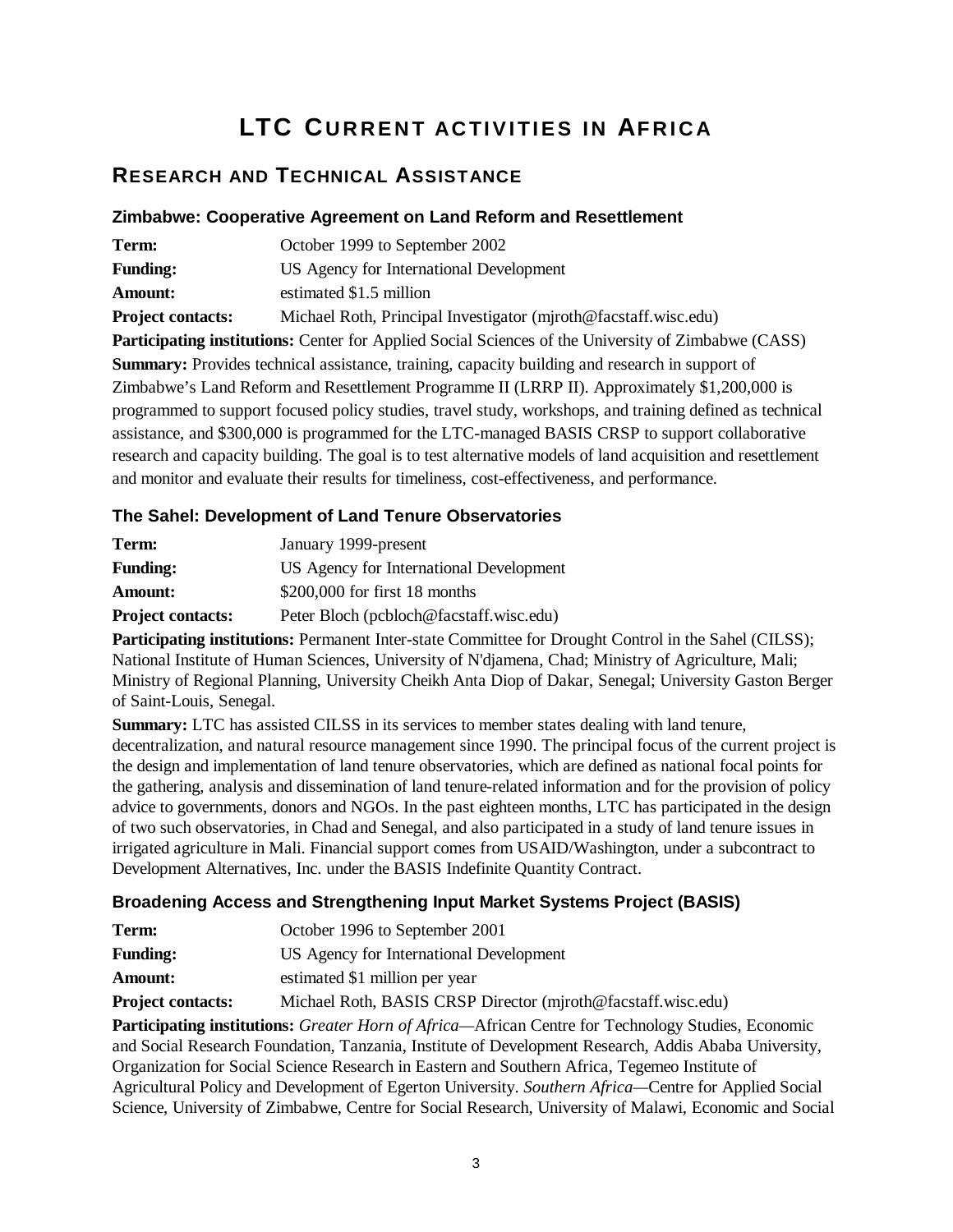Research Foundation, Tanzania, Institute of Natural Resources, University of Natal, Multidisciplinary Research Centre, Social Science Division, University of Namibia, Núcleo de Estudos da Terra, Eduardo Mondlane University.

**Summary:** LTC is the management entity of BASIS. In the Greater Horn of Africa, work has focused on financial market constraints to, and employment benefits from, crossboder trade in the region. It has also focused on household and market constraints to food and income security in poverty-prone areas of Ethiopia. In 1999, the program expanded to include a symposium and fieldwork linking agricultural policy and resource access with nutrition and child survival. In Southern Africa, the program has focused on land and water issues. An ongoing project of collaborative research and fieldwork target land transactions and markets in Namibia, South Africa, and Zimbabwe. A second project targets research on water resource management related to water policy reform in Malawi, Mozambique and Zimbabwe.

#### **TRAINING AND EDUCATION**

LTC hosts **visiting scholars**. Numerous African scholars have spent time at the Center conducting library research, working collaboratively with LTC researchers and affiliated faculty, and completing manuscripts. Examples of recent visiting scholars include:

| Namibia:             | Andrew Corbett, Legal Consultant (4/00-5/00)                          |
|----------------------|-----------------------------------------------------------------------|
| Ghana:               | Lennox Kwame Agbosu, Professor, Fulbright Senior Scholar (10/99-5/00) |
| Nigeria:             | Ikechukwu Enwemnwa, Professor (9/99-8/00)                             |
| <b>South Africa:</b> | Gerrit Pienaar, Professor (9/99)                                      |
| South Africa:        | Lungisile Ntsebeza, Researcher (9/98-10/98)                           |
| <b>South Africa:</b> | Juanita Pienaar, Professor (8/98-10/98)                               |
| <b>Malawi:</b>       | Amos Kainja, Economist, Humphrey Fellow (5/98-6/98)                   |
|                      |                                                                       |

LTC also conducts short-term **training programs**. Many African scholars, policymakers, and government officials have benefited from this form of customized training. Examples include:

| <b>Chad:</b>  | establishment of a "land tenure observatory" (3/00)                          |
|---------------|------------------------------------------------------------------------------|
| Egypt:        | tenancy issues and peasant rights $(6/98)$                                   |
| South Africa: | land reform policy and implementation for the post-apartheid era (6/96-7/96) |

#### **Ph.D. in Development Studies Program**

LTC administers the University of Wisconsin's **Ph.D. in Development Studies Program** which provides an academic, interdisciplinary focus on international development issues as applied to developing countries. Social and technical scientists are trained for careers in developing countries, in bilateral or multilateral development assistance agencies, and in foundations and voluntary organizations working internationally. Students from over 35 countries have enrolled since 1970. One hundred have received the Ph.D. in Development. Nine students from African nations and seven US students whose research focused on Africa have received their Ph.Ds.

#### **Current students from Africa and/or students studying African issues**

| <b>Cameroon:</b> | Isaac Zama, land tenure rights/conflict management in community forestry |
|------------------|--------------------------------------------------------------------------|
| Senegal:         | Ahmadou Bamba Diop, transboundary protected areas                        |
| Sudan:           | Abdalla Mohammed, indigenous knowledge in conservation projects          |
| <b>Zimbabwe:</b> | Kizito Mazvimavi, land and technology transfer                           |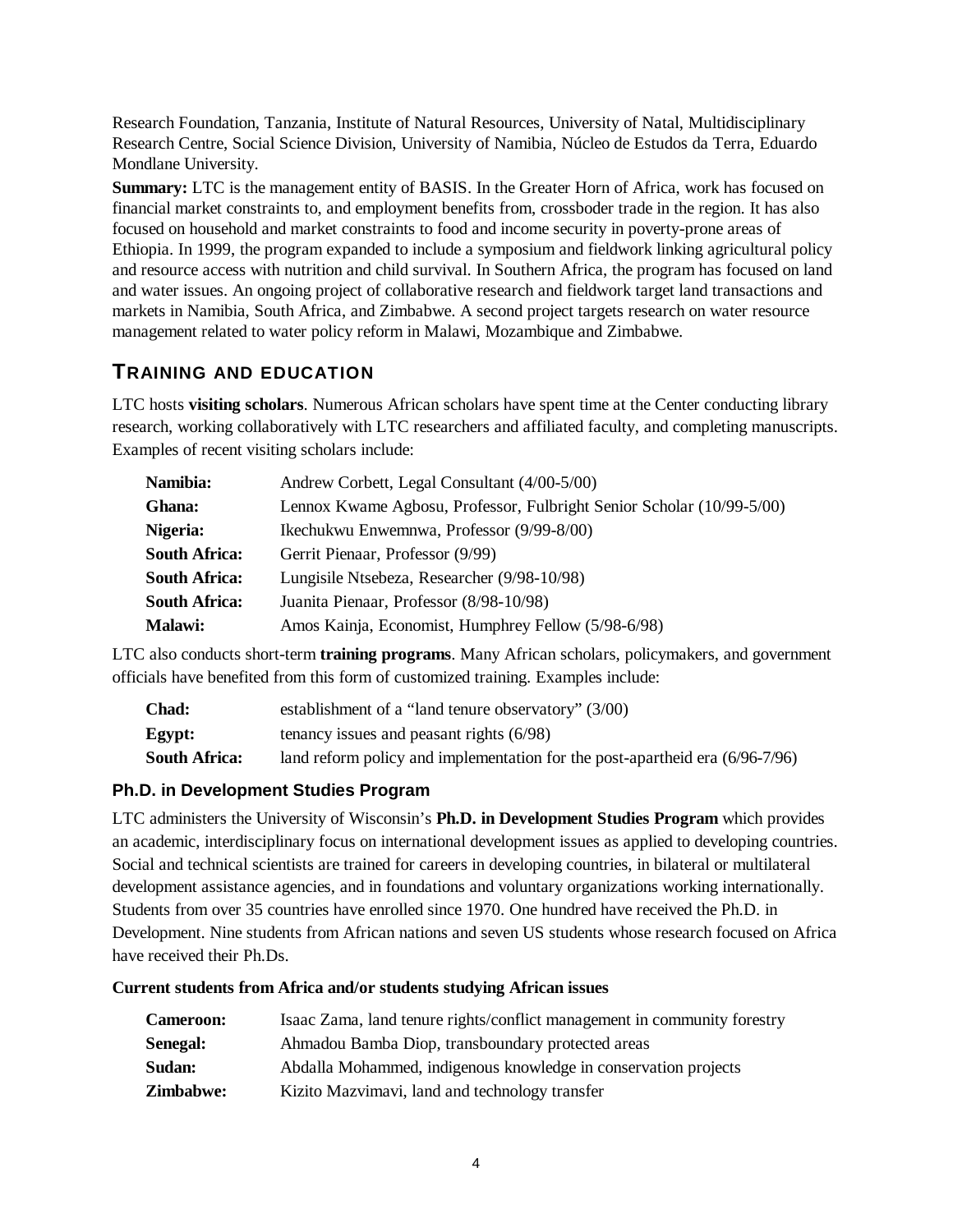**US:** Eva Jensen, common property management in South Africa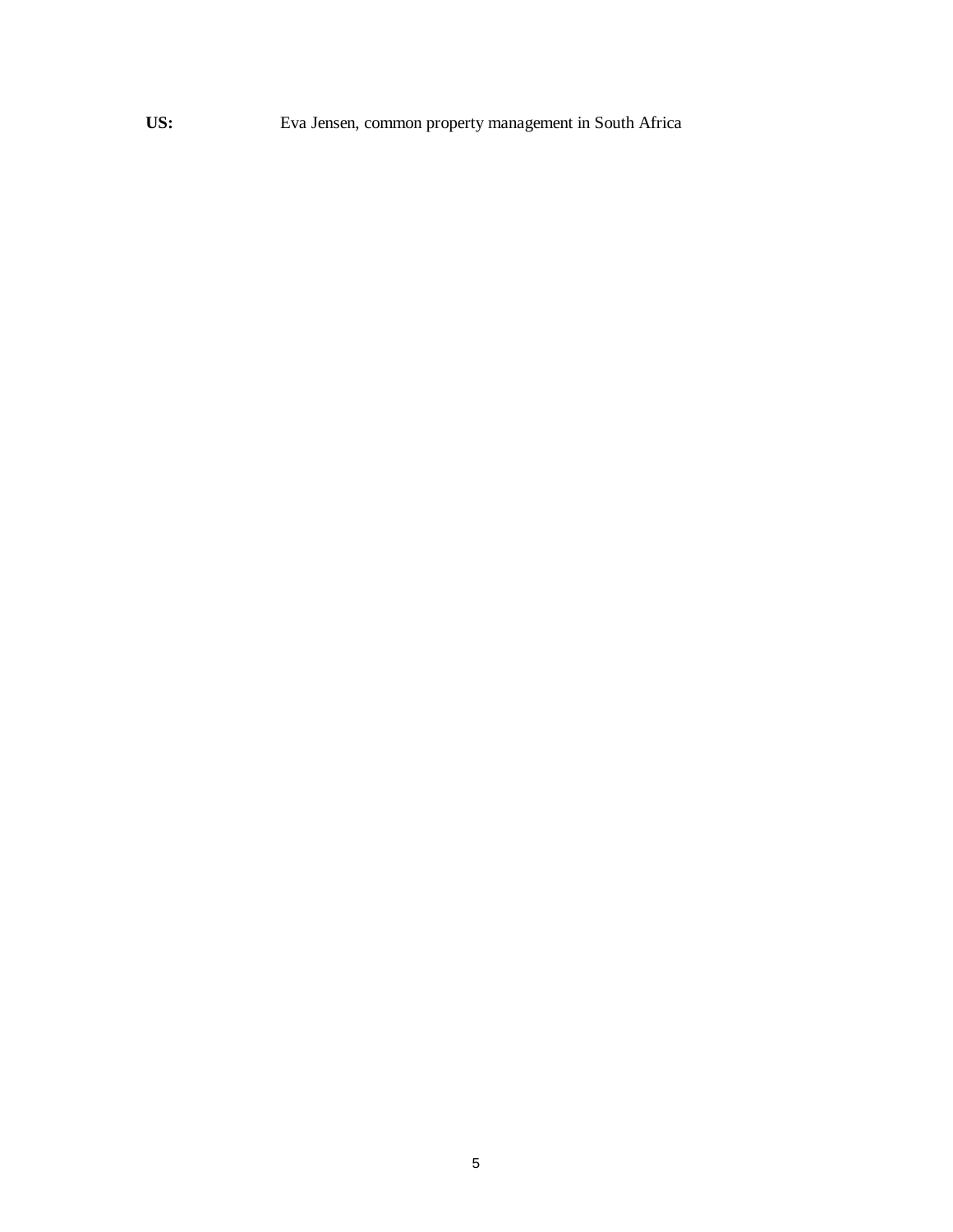# **P AST PROJECTS IN AFRICA**

#### **Burundi, Zambia, and Uganda: Tenure and Agroforestry (1992-1994)**

In collaboration with the International Centre for Research on Agroforestry (ICRAF) in Nairobi, LTC carried out a comparative research project in three regions of Uganda, four communes in Burundi, two regions in Zambia, and one region in Malawi, involving research on the role of tenure in the adoption of agroforestry technologies. A research coordinator based at ICRAF worked with local research teams in each of the three countries to examine the relationship between tenure and tree planting, providing insights to assist both design of initiatives to introduce the technology and tenure reform initiatives.

# **Cameroon, Nigeria, and Togo: Tenure and Alley Farming (1989-91)**

LTC conducted a research project on the assessment of tenure constraints and the opportunities for adoption of improved alley cropping techniques in the West African humid zone with funds from the International Livestock Centre for Africa (ILCA). LTC's assistance was requested by ILCA after results of initial on-farm trials in southern Nigeria indicated that farmers often lacked sufficient control over land use, particularly in areas of longterm forest fallow, to merit investment in alley crops.

## **Guinea: Tenure Studies and Policy Dialogue (1994-1997)**

LTC's project facilitated a process whereby Guinean policymakers and USAID/Guinea explored a series of local tenure issues to come to a consensus about the tenure policies that should be implemented. The program strengthened the dynamic development of appropriate legislation governing land and resource tenure in Guinea. A second objective was to encourage a dynamic, participatory, and democratic dialogue between national policymakers and members of the rural population concerning the national land code development and implementation process. LTC took a novel approach by programming a series of regional workshops that vertically integrated stakeholders from the local, prefectoral, regional, and national levels to listen to the presentation of the case study findings as well as examining local tenure realities in light of the new code. The final objective was to assist the Government of Guinea in synthesizing and transforming the regional case study findings, regional workshop conclusions, and exchanges with other West Africans working on tenure into a tenable land tenure policy for Guinea. The LTC project assisted in drafting critical legislation to allow for the implementation of the land code.

## **Guinea: Natural Resources Project (1992-1994)**

An initial LTC project in Guinea performed extensive research and technical assistance on resource tenure and local natural resource management strategies in three watersheds in Middle Guinea (Fuuta Jalon). The overall project objective was to identify tenure constraints to and opportunities for sustainable natural resource management at the farm and watershed level. The LTC field research program was formulated to identify (1) the natural resource utilization strategies; (2) the land, tree, water, and grazing resource tenure systems; (3) the suitability of the *terroir villageois* concept for natural resource management in the watersheds; (4) the institutions and rules governing the management of natural resources; and (5) the key tenure and management issues and problem areas for project implementation. LTC designed land contracts, working in collaboration with villagers, as a means of securing long-term access to productive land for groups that lack such guarantees. An important strategy that LTC proposed for one watershed, 60 percent of which lies within the boundaries of a classified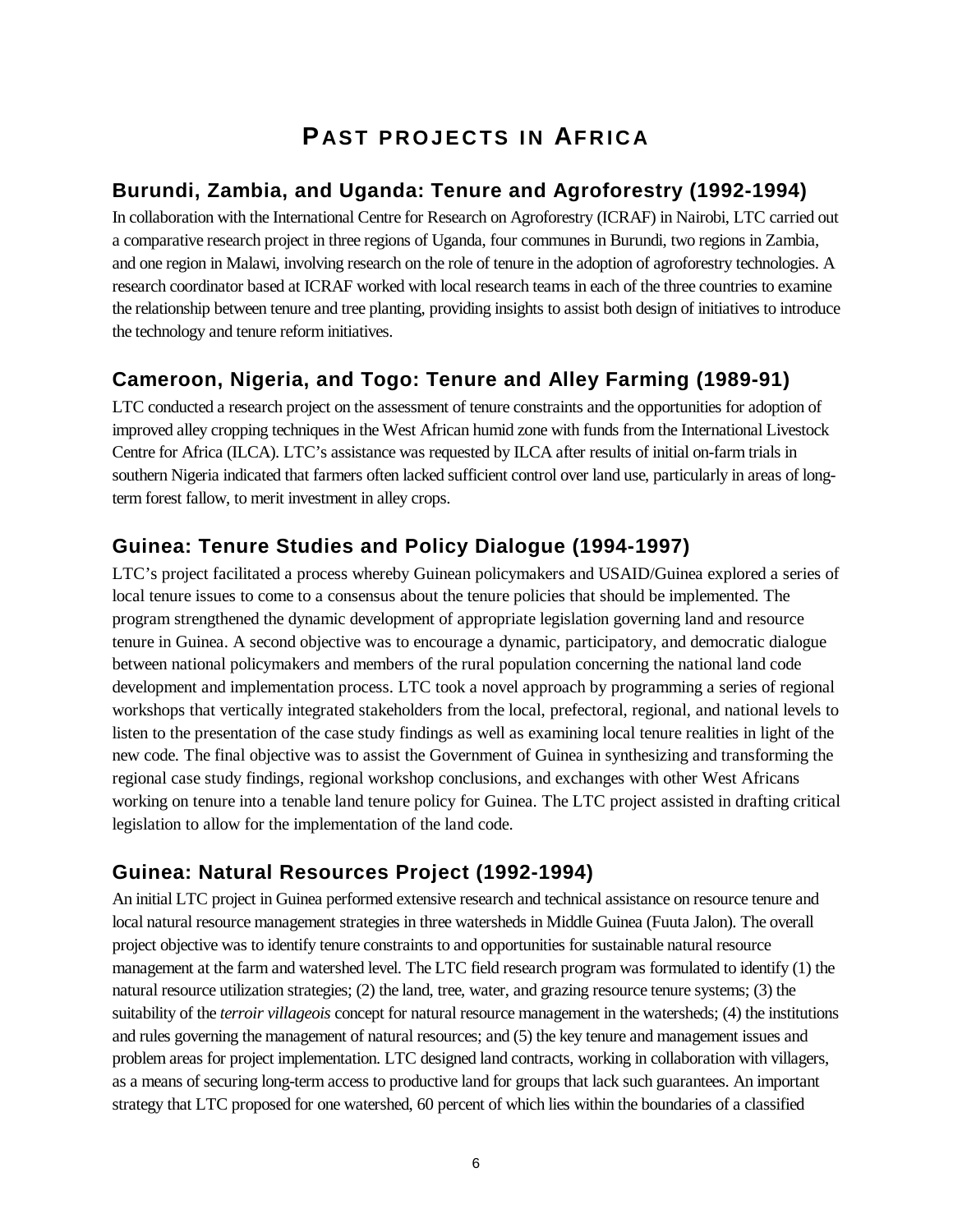forest, is co-management of the zone's forest resources. The project assisted the government of Guinea with evaluating national land, forestry, and environmental codes related to tenancy issues in the target watersheds. LTC's resident researcher worked on innovative contractual arrangements that might be written between resource holders and resource users to increase tenure security.

### **Guinea-Bissau (1991-1998)**

In 1991, USAID/Guinea-Bissau asked LTC to assist the Government of Guinea-Bissau in preparation of a new Land Law. LTC has worked with a law reform committee chaired by the Minister of Agriculture. Through applied research, LTC helped resolve basic policy issues which had delayed the work of the drafting committee. After helping the committee jettison an earlier draft law, LTC has had ongoing involvement in the drafting of a new law. Other LTC activities in Guinea-Bissau have included training local researchers in PRA methods, continuing field studies to inform the legal drafting process, designing pilot demarcation methodology combining PRA methods with GPS technology, compiling a legal anthropology study of customary land-law systems, and adding a land privatization component to USAID/Guinea-Bissau's TIPS Project.

### **Kenya, Senegal, Somalia, Uganda: Security of Tenure and Incentives for Agricultural Investment (1986-1989)**

LTC conducted a four-country study in Africa to analyze linkages between land registration, tenure security, credit access, and agricultural investment. The Uganda research examined impacts of freehold title in a pilot land registration scheme. A research team from Makerere University, in collaboration with LTC, conducted the study in the pilot area and a control area. The Somalia research compared landholders with and without long-term leasehold titles from the state in areas of relatively high value (irrigated) land with holders in the more remote areas. The Senegal study explored the impact of Senegal's ongoing land tenure reform, which places farmers' security of title in the hands of local land committees and stresses regular use as the basis for rights to land. The study compared land use under "reformed" tenure with that under limited amounts of freehold registered prior to 1964. The Kenya study was situated in the former White Highlands, where land was distributed to Kenyans after independence. It examined the impact of varying tenure statutes in an area with a diversified and vigorous agriculture and land market. Research findings have led to a more cautious and directed strategy of land registration. Agricultural investment by African smallholders was found to be constrained primarily by limited access to technology and commercial inputs. However, as access to technology and markets improve, tenure insecurity will be a growing policy issue.

#### **Madagascar: KEAPEM Program (1992-1993)**

After participation by several staff members in the design of USAID/Madagascar's SAVEM project for conservation of biodiversity, LTC conducted field studies of the resource tenure issues that influence the success of programs to improve management of national parks and reserves. The field research provided information needed by the government to refine its strategies for increasing the participation of the people residing in and around the parks and reserves in management responsibilities and in the economic benefits derived from them.

## **Mali: Research on Tree Tenure and Forestry (1989-92)**

A two-year research program was begun in Mali in November 1989, under the auspices of the USAID Village Reforestation Project. In Mali, as elsewhere in the Sahel, the government exercises considerable control over the use and management of forest resources by requiring villagers and farmers to secure use permits from forest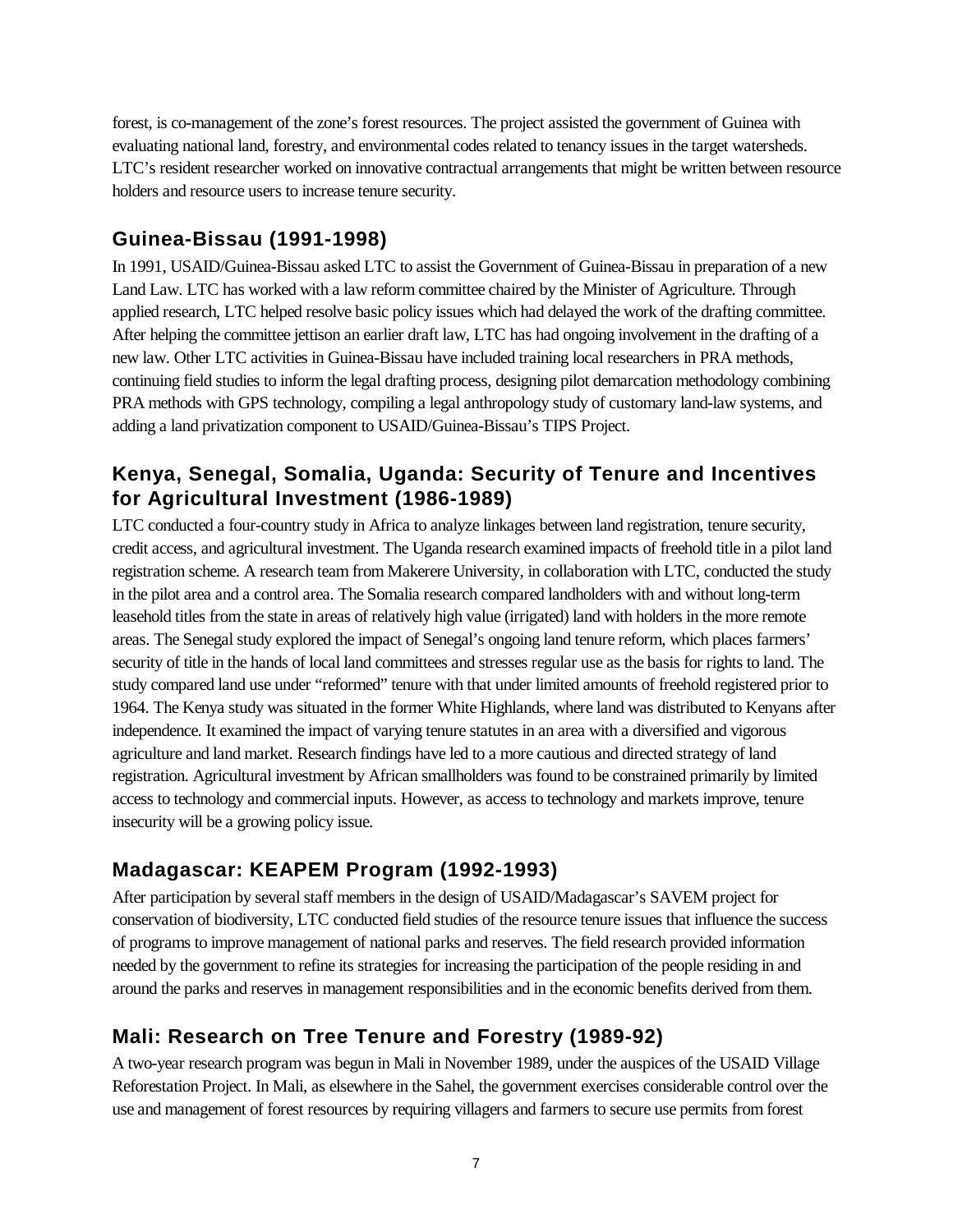agents. The research examined how various aspects of the regulatory process affect farmer incentives to plant trees or to protect and cultivate naturally sown species on their farms. Also examined were state and community relations in managing natural forests.

#### **Mauritania and Senegal: Tenure and River Basin Development (1983- 1988)**

In Mauritania, LTC researchers examined the origins and nature of land conflict within irrigation perimeters to determine why farmer incentives were being seriously undermined. The study produced a series of policy recommendations to managers of the irrigation schemes urging a reduction in the "command cultivation" style of management which had emerged and an easing of restrictions on holding size to allow successful farmers to expand their holdings. Farmers were accustomed to working within traditional tenure systems, which allowed them more freedom of decision-making than the irrigation schemes were designed to allow. In Senegal, similar research was conducted from 1986 to 1988 on small-scale irrigated perimeters constructed with USAID funding. The study uncovered unanticipated tenure dynamics within the perimeters, with the distribution of the benefits from irrigation becoming less egalitarian than originally intended. The study discerned signs of local pressures to increase the access of dispossessed groups, especially women and descendants of slaves, to irrigated land. Policy recommendations pointed toward encouraging the latter dynamic and discouraging the former.

#### **Mozambique: Project to Build Independent Research Capacity and Enhance National Awareness of Land Tenure and Local Governance**

This project ran from 1991-2000 and was funded by the US Agency for International Development. Mozambique participating institutions were Ministry of Agriculture, Inter-Ministerial Land Commission; Eduardo Mondlane University, Núcleo de Estudos da Terra e do Desenvolvimento. The project addressed land and natural resource tenure issues through applied research and policy dialogue with the Mozambican government and civil society. The project specifically addressed state farm divestiture, land access for refugees in the post-war period, land conflict and resolution, land law reform, community participation in land administration, and institution building at national, provincial, and local levels. Its goals were to assist the Mozambican government with policy reform, foster open policy discussions between government, civil society, and donors, and build institutional capacity at Eduardo Mondlane University. Further goals were to create transparency in the allocation of land concessions and stimulate awareness in the government and civil society about the relationships among natural resource tenure security, resource access, agricultural productivity, and democratization. The project:

- sponsored and coordinated three national land conferences in Mozambique that allowed individuals from both the state and civil society to discuss contentious land issues;
- contributed to developing and maintaining the Inter-Ministerial Land Commission within the Ministry of Agriculture; the commission advances policy dialogue within the government, develops recommendations for land policy reform, and helps manage the national Land Program;
- provided the government with recommendations on formulating and implementing land laws, regulations, and other legislation;
- helped create the Núcleo de Estudos de Terra at Eduardo Mondlane University, which researches and analyzes resource tenure issues.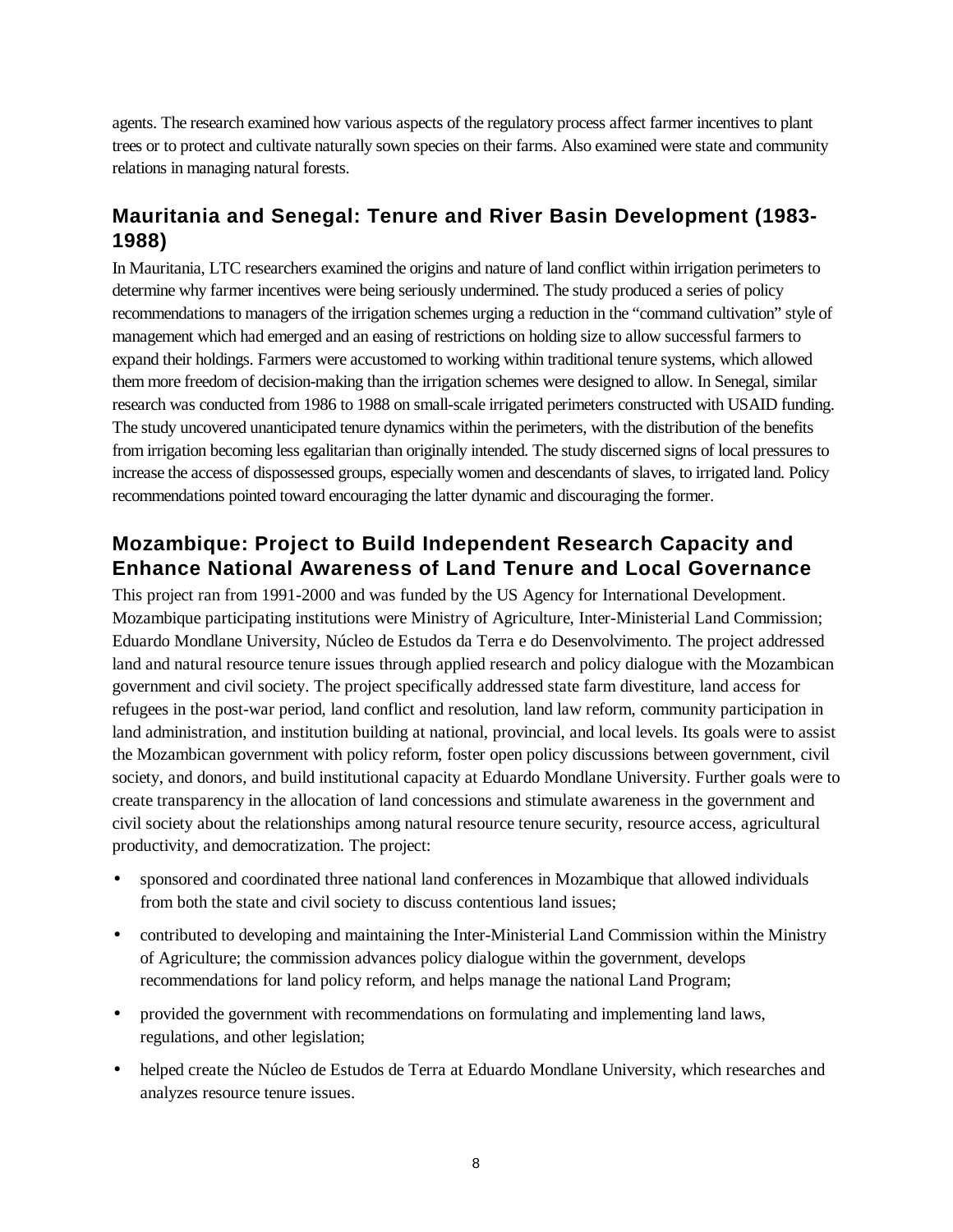## **Niger: Assistance to Rural Code Process (1991-1996)**

LTC assisted the Permanent Secretariat of the Rural Code, Ministry of Agriculture and Livestock, in drafting Niger's Rural Code and identifying research needs for future legislative policy formulation. The five-year research and policy analysis program examined land issues related to on-farm tree tenure, community natural resource management, and herder-farmer interaction. A training program in tenure theory and practice and in monitoring and evaluation methods was given to Nigeriens to enhance their backgrounds for work in the Rural Code and natural resource management.

# **Sahelian Forestry Code Workshop**

Realizing the regional potential of its work on forestry law in Sahelian countries, LTC and CILSS convened a three-day workshop on Sahelian Forestry Code at Bobo-Dioulasso, Burkina Faso, 18-20 January 1993. A total of 76 participants from 5 Sahelian countries attended, and its recommendations formed the basis for future discussions of forestry code reform in Africa.

# **Senegal: Evaluation of Pending Forestry Legislation (1989-1992)**

A series of consultancies began in 1989 to evaluate new forestry legislation pending in Senegal in conjunction with the USAID Senegal Reforestation Project. The proposed Forest Code included several positive elements that merited its passage into law, especially the recognition of farmers' ownership rights to trees they plant on farms, and provisions allowing local communities to form forest management associations. However, the new legislation also sanctions potentially undesirable state regulation of certain types of tree use on farms. Policy guidelines were proposed for drafting regulations needed to bring the new forestry legislation into effect.

The USAID/Senegal-funded project "Resource Management and Planning Study" was completed in March 1992. Seven case studies of tenure relations in various microecological zones around the country were completed on schedule. A national conference presented research findings at the Université de Saint-Louis. The research findings helped significantly to shape the design of the USAID Community Based Resource Management Project.

# **Swaziland: Traditional Tenure (1988-1990)**

LTC examined the traditional land tenure system as a source of potential constraints to farmer output. The research demonstrated the essential flexibility of that system in the face of changing farmer needs for access to land at different points in their family life cycle. Tenure was at times a constraint on productivity but never the binding constraint. Tenure reform would have little impact on agricultural output without improvement in labor productivity.

## **Uganda**

In 1987, LTC established a research partnership with the Makerere Institute for Social Research (MISR) on a land tenure research and policy development project. The project established a mechanism for the collaboration of local researchers and policymakers to resolve pressing public policy issues and to build mutual confidence between government and the university. LTC and MISR researchers examined various patterns of land dispute settlement, in particular the role of nonjudicial settlement processes. Policy recommendations by the project are reflected in the property provisions of the new Ugandan Constitution, and project research informed the drafting of regulations and plans for initial implementation of the "Tenure and Control of Land" law.